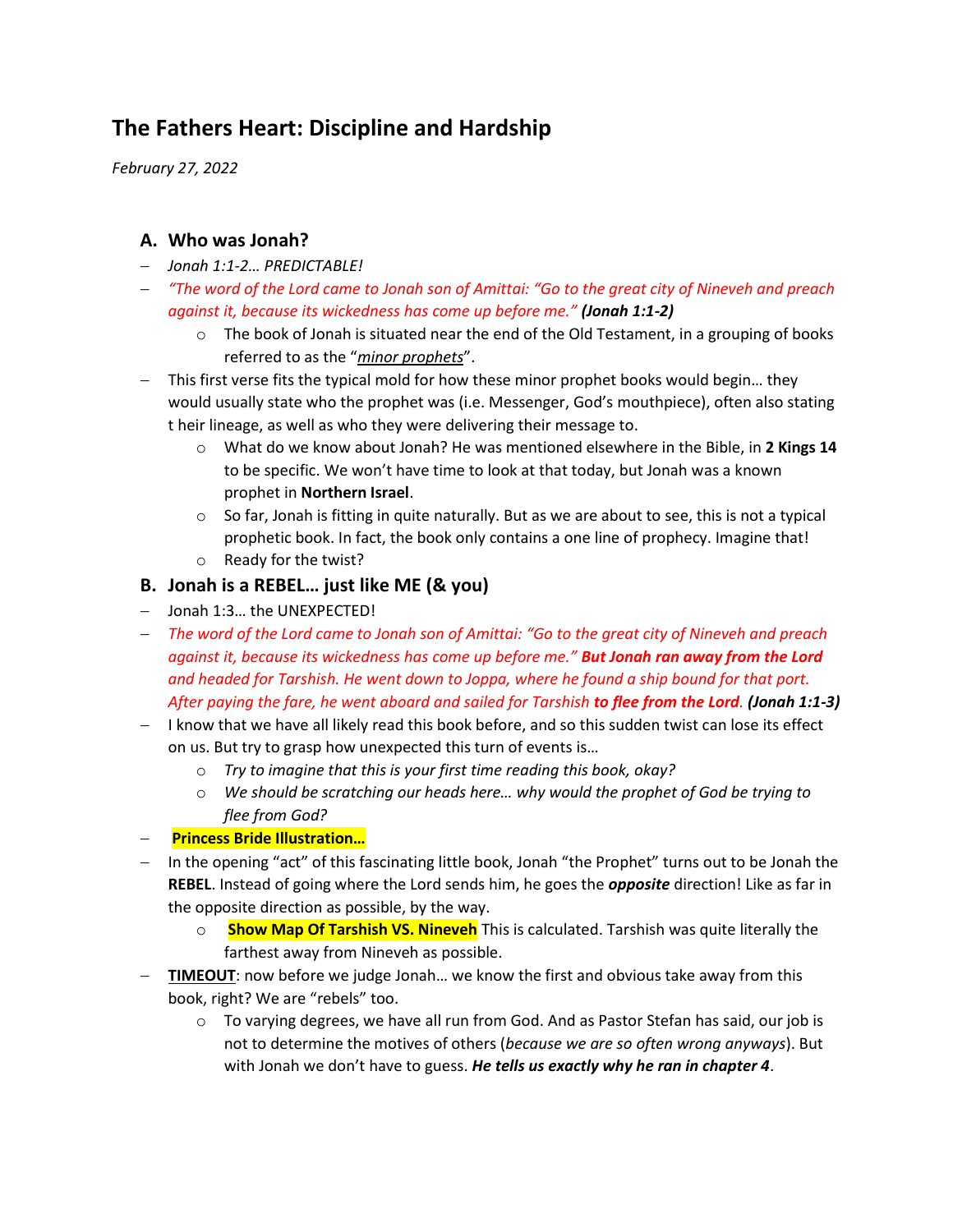- − **Scared**? Perhaps that was also part of it, and I certainly wouldn't blame him. But that was not the primary reason.
	- $\circ$  I'll tell you why Jonah didn't want to follow God on this mission... it's simple actually: Jonah's plan and God's plan didn't align. Jonah didn't agree with the direction God was taking his life. **We will see more of this later on in the book**.
- − We have all had this, right? A time when we choose to go our own way instead of God's. Reasons are commonly… **1) Sin** *(Isaiah 53:6), 2) Fear (Proverbs 29:25), 3) Conflicting Desires*
	- o **So what happens next?**

# **C. The Fathers Heart** *in Discipline*

- − Jonah 1:4… DISCIPLINE!
- − *"Then the Lord sent a great wind on the sea, and such a violent storm arose that the ship threatened to break up."* **(Jonah 1:4)**
	- $\circ$  A great storm appears suddenly, making Jonah's get away very difficult. Futile, in fact.
	- o **Have you ever encountered a sudden storm like this?** Have you ever noticed that God will often send "storms" in life at the strangest times… "storms" come to test us, and to challenge us to consider the path we are on.
- − Its called **discipline**, and the Bible tells us that God is a Good Father that disciplines his Children, for their own good! **(set up passage by explaining context: RACE Hebrews 12:1-3)**
	- o *"In your struggle against sin, you have not yet resisted to the point of shedding your blood. And have you completely forgotten this word of encouragement that addresses you as a father addresses his son? It says, "My son, do not make light of the Lord's discipline, and do not lose heart when he rebukes you, because the Lord disciplines the one, he loves, and he chastens everyone he accepts as his son."* **(Hebrews 12:4-6)**
	- o**Haggai 1:7-11** *(if it feels right…)*
- − God is **LOVED** Jonah enough to send this storm, and God loves you (and me) enough to send "storms" in our lives too.
- − Discipleship is a TWO-WAY street though… **discipline (storms) is on God's yard, but how we choose to respond is on US**! And how we respond MATTERS!

### **D. Our Response Matters!**

- − Jonah 1:5… JONAH'S RESPONSE!
- − *"All the sailors were afraid, and each cried out to his own god. And they threw the cargo into the sea to lighten the ship. But Jonah had gone below deck, where he lay down and fell into a deep sleep."* **(Jonah 1:5)**
- − Now here is where the message gets really important, church. How we respond to discipline, or any hardship for that matter, is crucial.
	- o I want you to notice **what are the sailors doing**?
	- o They are CRYING OUT. To whom? Not to the true God… not to Yahweh, creator of all things. But they are crying out.
	- o And where is Jonah? He is downstairs… asleep. Silent. Not crying out.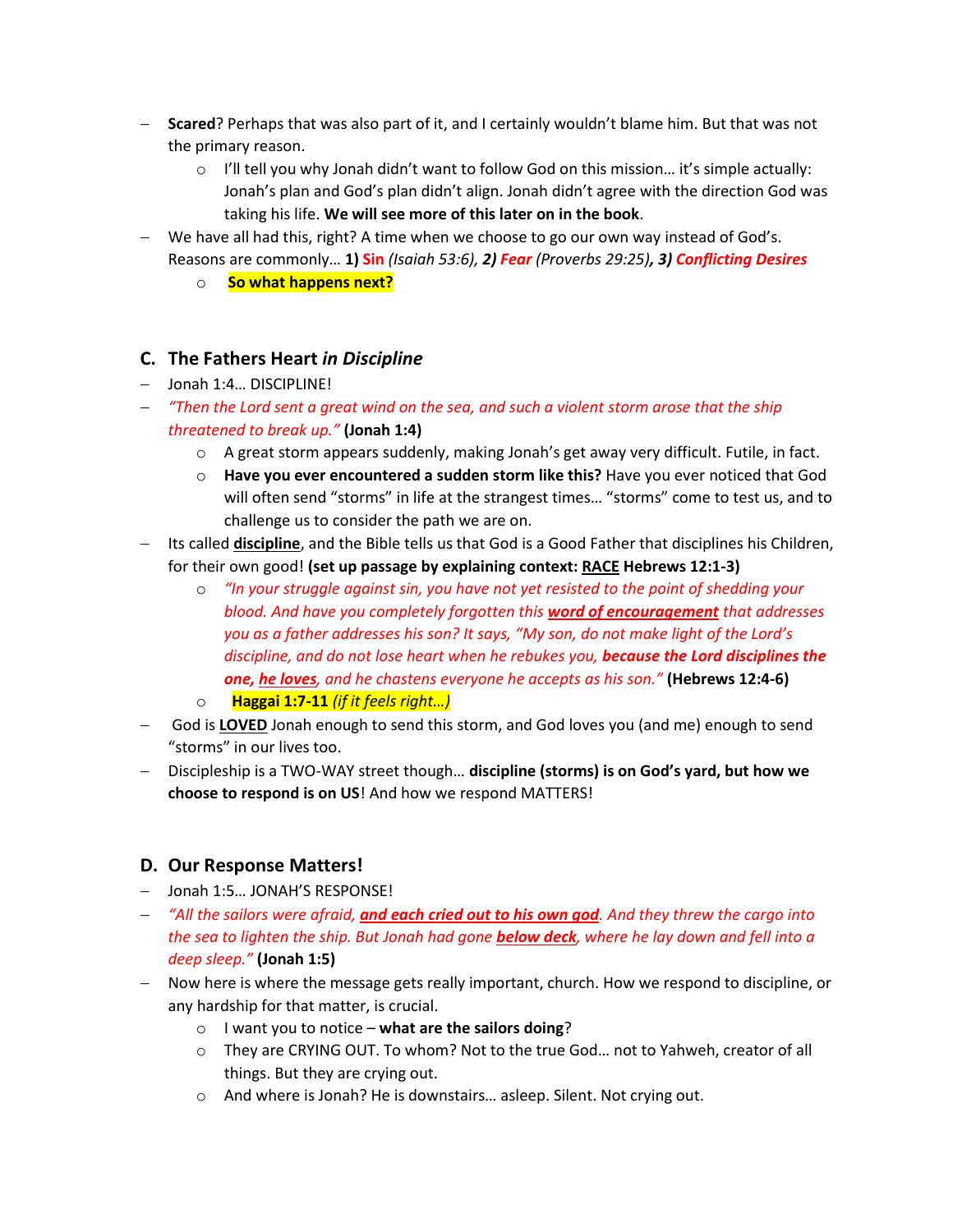- − Church, I wonder… are we known for crying out to God? Are you, Christian man or woman, know for crying out to God in a storm?
	- $\circ$  I wonder sometimes what I will be known for at the end of my life. Will I be known as someone who sought the Lord, and responded well?
	- o *"If my people, which are called by my name, shall humble themselves, and pray, and seek my face, and turn from their wicked ways; then will I hear from heaven, and will forgive their sin, and will heal their land."* **(2 Chron 7:14)**

#### − **Two Other Boat Stories For Comparison**:

- *1. Hudson Taylor aboard the Dumfries*
	- *a. Hudson Taylor felt God calling him to China, and as a young man in his early 20's, he obeyed the call and set out from Liverpool England on the boat called Dumfries to sail to China!*
	- *b. While they were still in the Irish sea, only having just left the coast, the boat came into a fierce storm that lasted for days. The waves were forcing the vessel closer and closer to the jagged rocks on the coast, and many aboard feared for the worst.*
	- *c. What did Hudson do? He prayed! He recalls Psalm 50:15 coming to mind, which says "…and call on me in the day of trouble; I will deliver you, and you will honor me." He cried out to God. Who here has ever gotten a Word from God in a storm? AMAZING!*
	- *d.* **But Hudson wasn't running from God, he was running WITH God towards his calling.**
	- *e.* **It is hard to cry out to God when you know you're on the wrong boat, isn't it?**
	- *f.* When you are rebelling, crying out can be one of the hardest things to do… because it takes admitting your wrong.

#### *2. Jesus and the Disciples, Luke 8:22-25*

- *a. "One day Jesus said to his disciples, "Let us go over to the other side of the lake." So they got into a boat and set out. As they sailed, he fell asleep. A squall came down on the lake, so that the boat was being swamped, and they were in great danger. The disciples went and woke him, saying, "Master, Master, we're going to drown!" He got up and rebuked the wind and the raging waters; the storm subsided, and all was calm. "Where is your faith?" he asked his disciples. In fear and amazement they asked one another, "Who is this? He commands even the winds and the water, and they obey him."* **(Luke 8:22-25)**
- *b. We see a lot of similarities between this story and Jonah, don't we? Both stories include a boat, a storm, crying out, someone sleeping, and even the waters calming.*
- *c.* But again, Jesus is on the right boat. He is God and was in full submission to his Fathers will. Jonah was not.
- *d.* Both Jesus and Jonah were sleeping, though! That is true! But here is the difference I see… Jesus was sleeping on the boat, which to me symbolizes **PEACEFUL REST** while following God. Even in a storm Jesus was able to rest and trust… to recharge… **Have you ever met someone that has peace in a storm?** Despite the wind and the waves, they are able to rest in God's arms and know he is in control? That seems to be Jesus in this passage. The disciples are freaking out, Jesus is cool as can be, and calms the storm.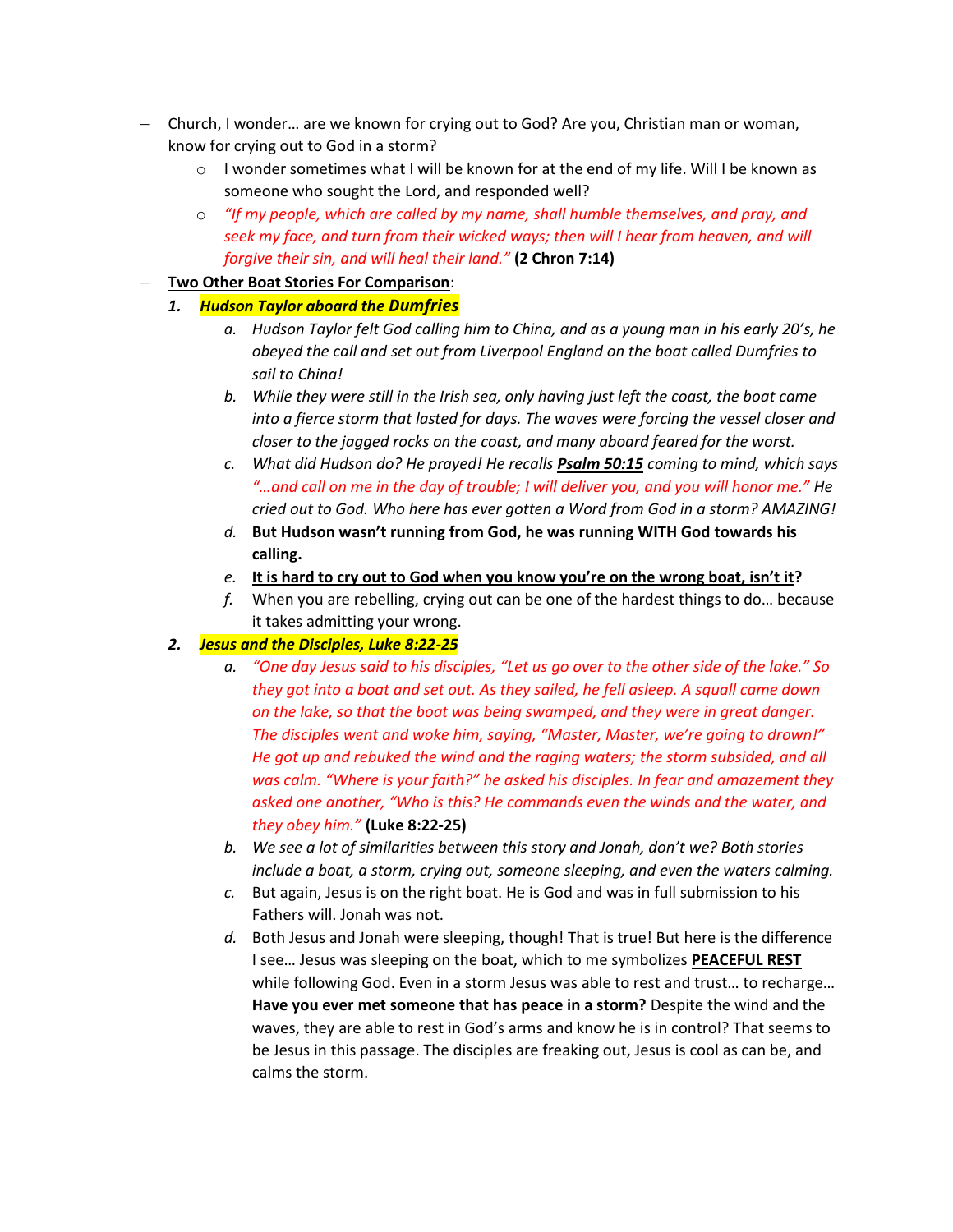- *e. Jonah on the other hand… he is running from God. The wind and the waves start to pick up (and he knows why even…), and what does he do? He doubles down on his resolve to run… and heads downstairs for a nap. There is a word for this kind of rest in modern English… NETFLIX (or fill in your distraction of choice) …* 
	- *i. Jonah's "rest" wasn't rooted in trust and peace… he was turning a blind eye and ignoring the workings of God all around him.*
	- *ii. Church, has this been us at times?*

### **E. Conclusion: What should we do?**

- − Well… this sermon is coming to a close. Let's go back to our passage one more time. The sailors ask a really good question. **"What should we do?" What should Jonah do?**
- − *"Then the sailors said to each other, "Come, let us cast lots to find out who is responsible for this calamity." They cast lots and the lot fell on Jonah. So they asked him, "Tell us, who is responsible for making all this trouble for us? What kind of work do you do? Where do you come from? What is your country? From what people are you?" He answered, "I am a Hebrew and <i>I worship the Lord, the God of heaven, who made the sea and the dry land." This terrified them and they asked, "What have you done?" (They knew he was running away from the Lord because he had already told them so.) The sea was getting rougher and rougher. So they asked him, "What should we do to you to make the sea calm down for us?"* **(Jonah 1:7-11)**
	- o Isn't this interesting… Jonah is honest with the men about **who he is** and **who he calls Lord**... (and that he "worships" Yahweh (C) but he isn't ready to be honest with himself or with his God.
	- o **What should Jonah do?** The same thing all of us should do… but fail too far too often.
	- o **REPENT**! But instead he says, *"Pick me up and through me into the sea…"* **(Jonah 1:12)**
	- o **Jonah chooses to die on this hill.**
- − Its interesting, you know… I've always seen Jonah as heroic in this moment. And I think that is the vibe often in the kids books. But the more I think about it the more I wonder, why wouldn't Jonah just repent instead? At least try that first… you know?
	- o Maybe, *and I speculate*, it was that Jonah would rather have died at this point than humble himself before God.
		- And if you read to the end of this story, that idea is not too wild.
	- $\circ$  Maybe it was compassion for the sailors, or perhaps shame (thinking he had gone too far for God to forgive him…). But I do wish Jonah would have turned to God in repentance at this point. Don't you?
- − Then it says this, *"Instead, the men did their best to row back to land. But they could not, for the sea grew even wilder than before. Then they cried out to the Lord, "Please, Lord, do not let us die for taking this man's life. Do not hold us accountable for killing an innocent man, for you, Lord, have done as you pleased." Then they took Jonah and threw him overboard, and the raging sea grew calm. At this the men greatly feared the Lord, and they offered a sacrifice to the Lord and made vows to him."* **(Jonah 1:13-16)**

**Here is the big (& final) point, Church…**